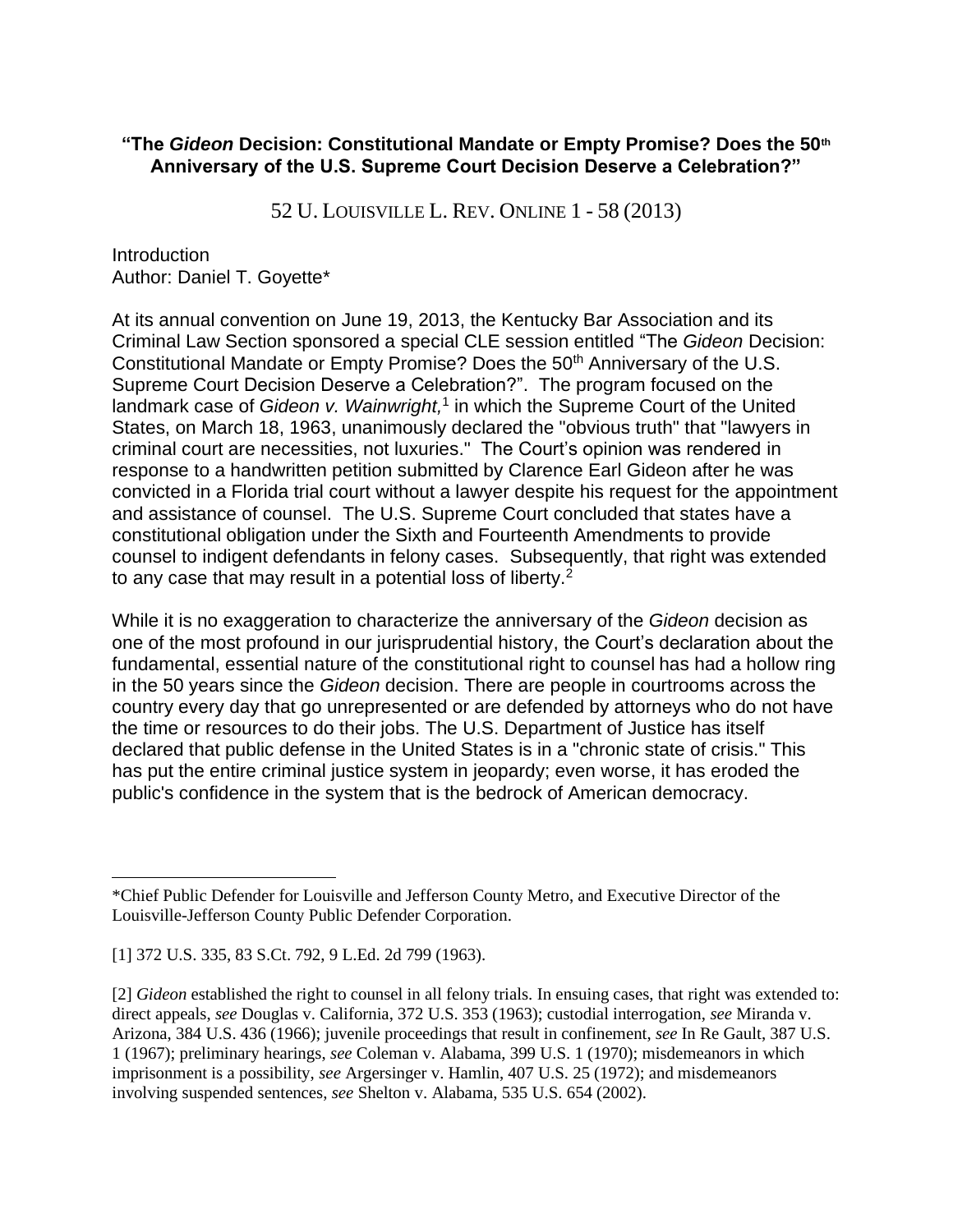Shortly before his term as President of the American Bar Association ended, Wm. T. (Bill) Robinson III addressed the Foundation for Criminal Justice at its banquet celebrating the 50th Anniversary of the *Gideon* decision. He made clear that a fair trial requires the right to counsel at every step of the judicial process, and that the ABA fully supports that right. "Without it, can we honestly say that people are receiving the dignity, equality, and basic human rights the Constitution demands and that our people deserve? … It is our duty, as lawyers, as Officers of the Court, to ensure the basic rights guaranteed by *Gideon* are fulfilled."

One of the objectives of the KBA program was to highlight that duty in the face of the what Attorney General Eric Holder has accurately termed "…our well documented…national difficulty to meet the obligations recognized in *Gideon*," and to issue a call for action, not just by the bench and bar, but by the legislative and executive branches of government, state and federal.

The KBA presentation began with the premiere screening in Kentucky of The Constitution Project's critically acclaimed film, *Defending Gideon,* followed by passionate remarks, both disturbing and inspiring, from Steve Bright, and a spirited discussion among equally passionate, distinguished and opinionated panelists: Amy Bach, Steve Hanlon, Bill Leahy and Prof. Cedric Powell. The articles published here capture the essence of their respective comments and observations on the *Gideon* decision and the true state of indigent defense in this nation. The common thread among the viewpoints they express is genuine concern about equal justice and making the mandate of *Gideon* a reality in our courts every day. Each of them underscores the importance of lawyers in our American system of justice, and the difference that competent representation and effective advocacy makes in the outcome of criminal cases. Needless to say, liberty does not defend itself. Clarence Gideon's case proved that a half century ago. These articles demonstrate that the need for continued dialogue on right-to-counsel issues is important, but that the need for action, more so, lest the *Gideon* decision continue to be considered as nothing other than an empty promise.



## U. Louisville L. Rev. Online Volume 52